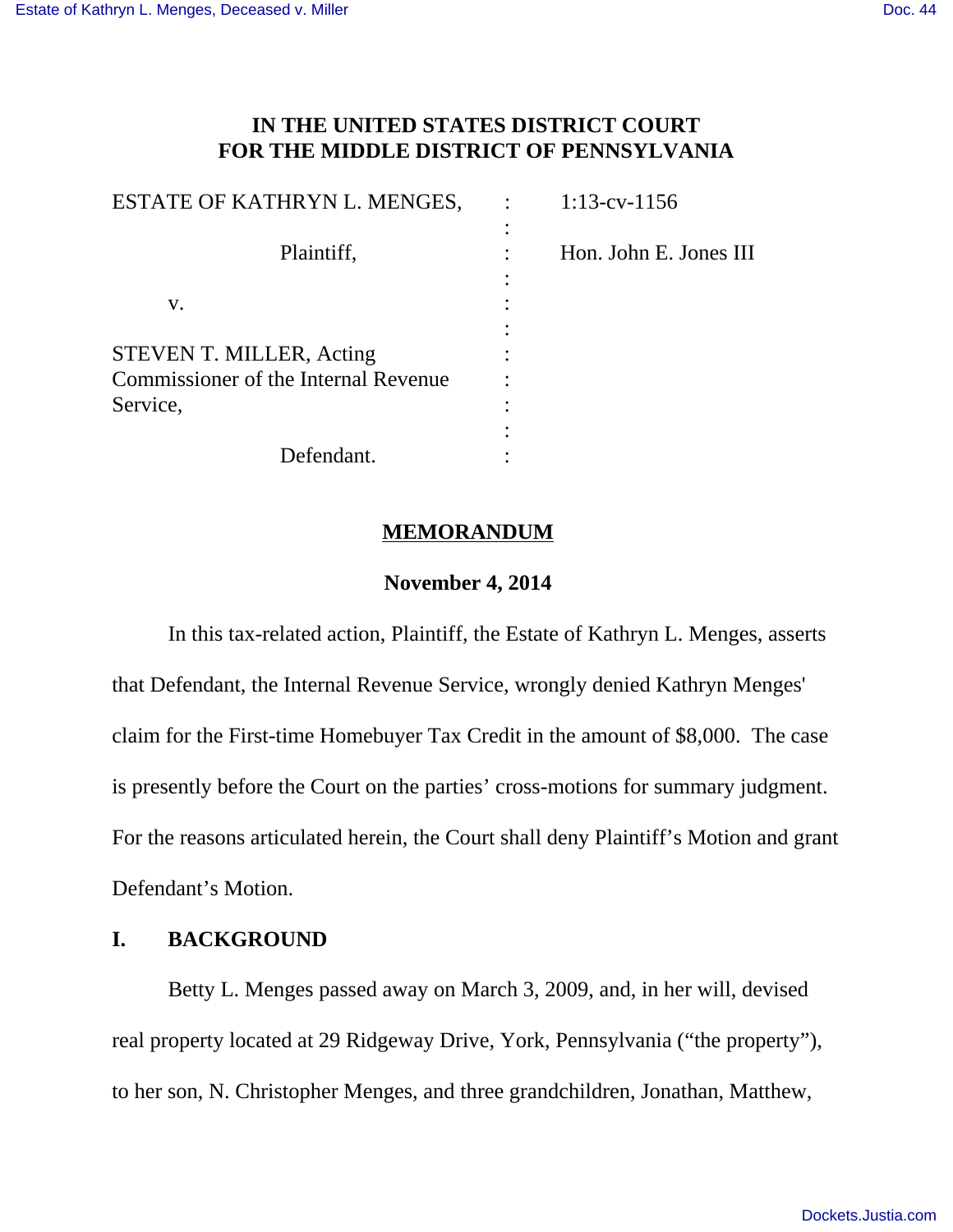and Kathryn Menges, in equal shares. (Doc. 37, ¶¶ 1-2). Christopher became the executor of the Estate of Betty L. Menges ("the Estate"). (*Id.* ¶ 3).

On October 12, 2009, Kathryn signed a disclaimer of her interest in the property, and the other beneficiaries executed three deeds. (*Id.*¶¶ 4-5). The deeds were recorded on October 16, 2009, as follows: (1) Grantor, N. Christopher Menges as Executor of the Estate of Betty L. Menges, to Grantees, N. Christopher Menges, Jonathan Menges, and Matthew Menges; (2) Grantors, N. Christopher Menges, Jonathan Menges, and Matthew Menges, to Grantee, Matthew Menges; and (3) Grantor, Matthew Menges, to Grantee, Kathryn Menges. (*Id.* ¶ 5).

In addition, a Form HUD-1 was signed by Kathryn, Matthew, and the law firm of Menges-McGlaughlin and shows Matthew as receiving the proceeds from the sale. (*Id.* ¶ 7). However, Christopher Menges later testified that "it was the estate of Betty Menges getting the funds[, a]s the property was owned by the estate." (*Id.*).

A total of five mortgages would be recorded on the property. The first two were signed on October 16, 2009: one in the amount of \$100,000 from Matthew to Kathryn, and one in the amount of \$50,000 from Christopher to Kathryn. (*Id.* ¶ 6). However, Christopher later testified that the purpose of both mortgages was to protect Kathryn from creditors, that he did not actually lend any money to Kathryn,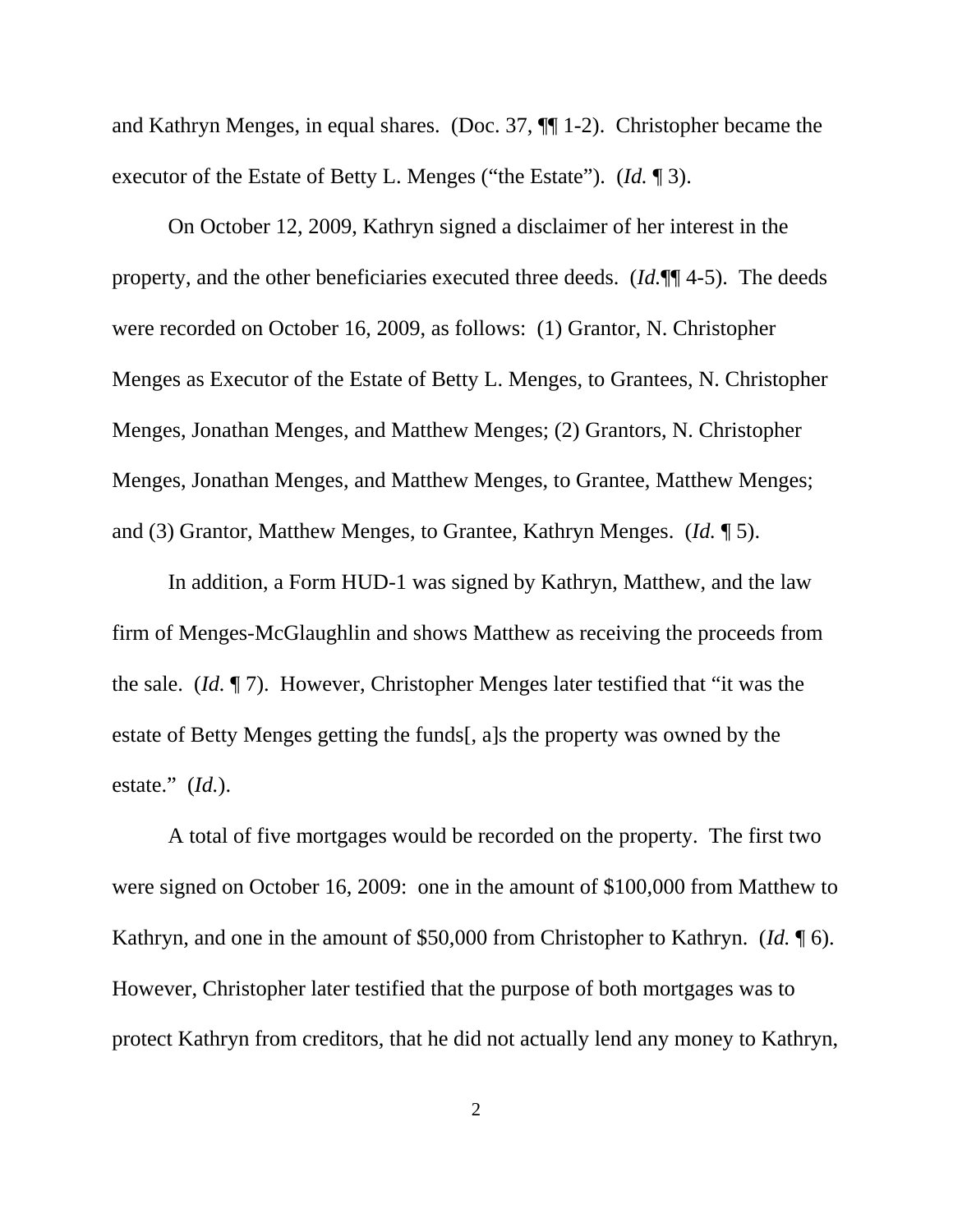and that Matthew also did not lend any money but did receive a \$100,000 lien on the property. (*Id.* ¶¶ 10-11). Less than six months later, on April 10, 2010, Christopher and Matthew verified in writing that the aforementioned mortgages were satisfied. (*Id.* ¶ 13).

Subsequently, three other mortgages were executed on the property: on April 26, 2010, Kathryn, Christopher, Christopher's wife, and the Members 1<sup>st</sup> Federal Credit Union signed a mortgage for \$60,000, giving the Credit Union a first lien on the property; on April 30, 2010, Matthew and Kathryn signed a mortgage in the amount of \$100,000; and, also on April 30, 2010, Christopher and Kathryn signed a mortgage in the amount of \$50,000. (*Id.* ¶¶ 14, 16, 17). As to the latter two mortgages, Christopher similarly testified that the mortgages were purposed to protect Kathryn from creditors, and, again, no money was actually advanced. (*Id.* ¶¶ 16, 17). On January 25, 2012, Matthew filed a satisfaction of mortgage, claiming that a \$100,000 mortgage had been satisfied. (*Id.* ¶ 19).

Kathryn Menges died on June 2, 2011. (*Id.* ¶ 23). Before her death, on her 2008 tax return, Kathryn had claimed a First-time Homebuyer Credit in the amount of \$8,000, and the IRS determined that she was not entitled to such credit. (*Id.* ¶¶ 21-22). After her death, the property was sold to a third party, and Matthew and Christopher Menges split \$52,078 from the sale. (*Id.* ¶ 18). According to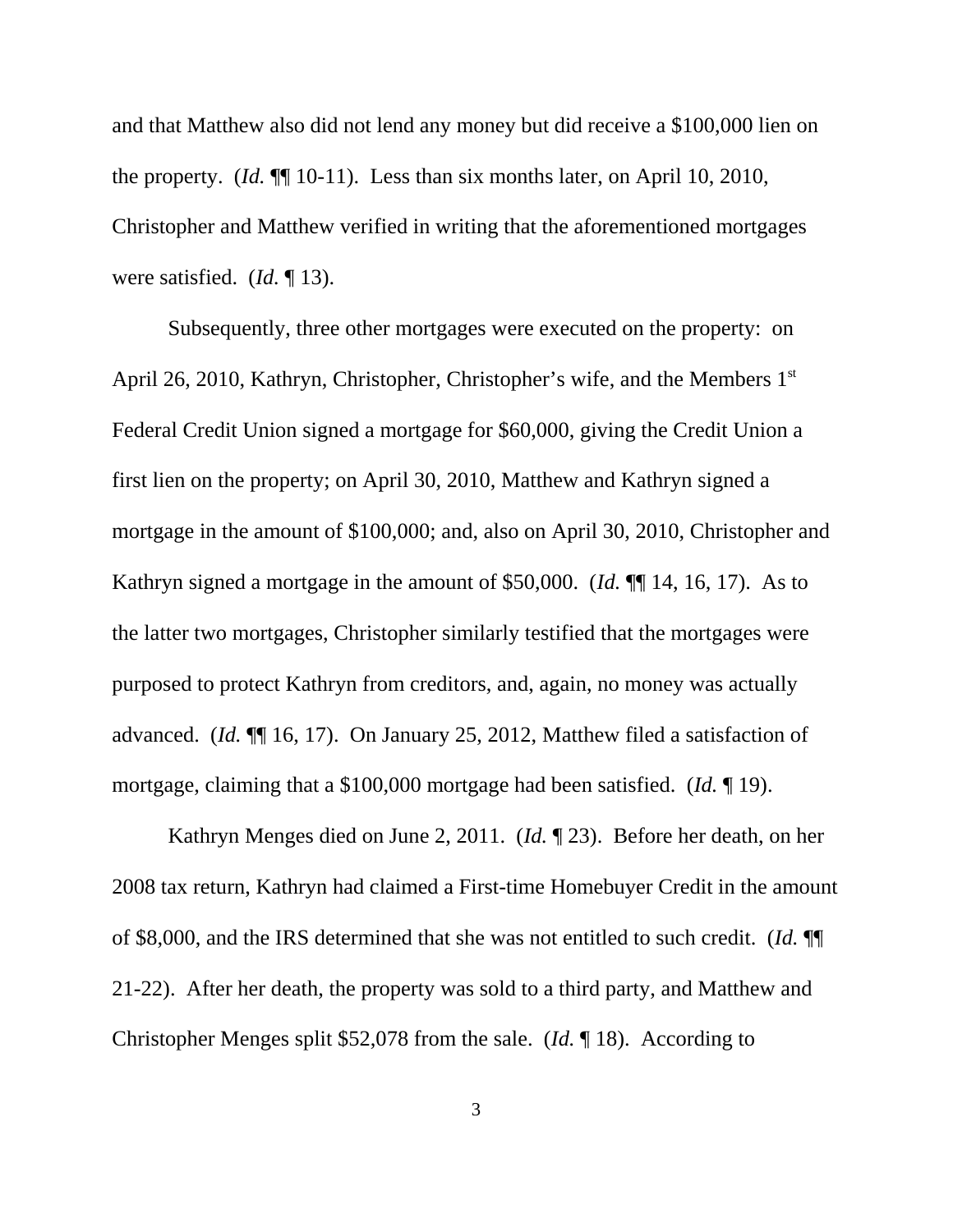Christopher's testimony, the two divided the proceeds because they had "left" their money in the property.  $(Id.)$ <sup>1</sup>

The Estate of Kathryn Menges ("Plaintiff" or "the Estate") filed a Complaint (Doc. 1) on April 30, 2013, asserting that Kathryn Menges was wrongly denied the Tax Credit. Defendant filed an Answer (Doc. 15), and later, the parties agreed to submit this matter on cross-motions for summary judgment. Such motions are presently pending before the Court (Docs. 39, 41), and the parties have also filed a stipulation of undisputed facts (Doc. 37) and various memoranda of law (Docs. 40, 42, 43). We now proceed to disposition of this action.

#### **II. STANDARD OF REVIEW**

Summary judgment is appropriate if the moving party establishes "that there is no genuine dispute as to any material fact and the movant is entitled to judgment as a matter of law." FED. R. Civ. P. 56(a). A dispute is "genuine" only if there is a sufficient evidentiary basis for a reasonable jury to find for the non-moving party, and a fact is "material" only if it might affect the outcome of the action under the

 $1$  The IRS disputes the following factual allegation, which Plaintiff holds as true: "Christopher Menges borrowed \$50,000.00 from Members First Federal Credit Union and reloaned it to Kathryn L. Menges so that she could have the \$50,000.00 that she needed to purchase the property and then when Kathryn L. Menges was able to refinance the property by her own mortgage loan on April 26, 2010, the loan that Christopher Menges had taken out for Kathryn L. Menges being able to buy the property was paid off in full." (Doc. 6, p. 6). This disagreement, however, is not material to our ultimate legal analysis and does not prevent us from entering judgment in this matter.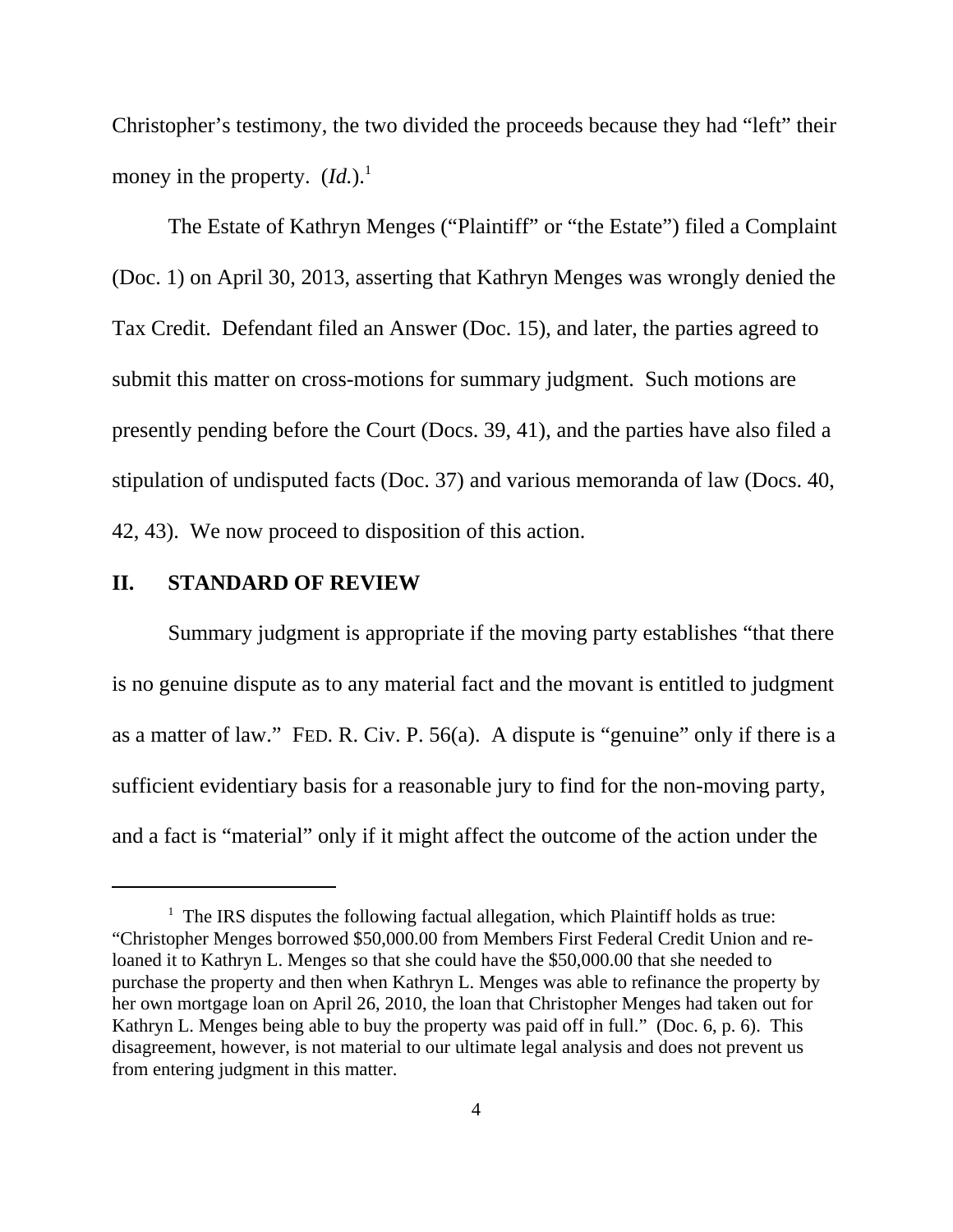governing law. *See Sovereign Bank v. BJ's Wholesale Club, Inc.*, 533 F.3d 162, 172 (3d Cir. 2008) (citing *Anderson v. Liberty Lobby, Inc.*, 477 U.S. 242, 248 (1986)). A court should view the facts in the light most favorable to the nonmoving party, drawing all reasonable inferences therefrom, and should not evaluate credibility or weigh the evidence. *See Guidotti v. Legal Helpers Debt Resolution, L.L.C.*, 716 F.3d 764, 772 (3d Cir. 2013) (citing *Reeves v. Sanderson Plumbing Prods., Inc.*, 530 U.S. 133, 150 (2000)).

Initially, the moving party bears the burden of demonstrating the absence of a genuine dispute of material fact, and upon satisfaction of that burden, the nonmovant must go beyond the pleadings, pointing to particular facts that evidence a genuine dispute for trial. *See id.* at 773 (citing *Celotex Corp. v. Catrett*, 477 U.S. 317, 324 (1986)). In advancing their positions, the parties must support their factual assertions by citing to specific parts of the record or by "showing that the materials cited do not establish the absence or presence of a genuine dispute, or that an adverse party cannot produce admissible evidence to support the fact." FED. R. Civ. P. 56(c)(1).

A court should not grant summary judgment when there is a disagreement about the facts or the proper inferences that a factfinder could draw from them. *See Reedy v. Evanson*, 615 F.3d 197, 210 (3d Cir. 2010) (citing *Peterson v. Lehigh*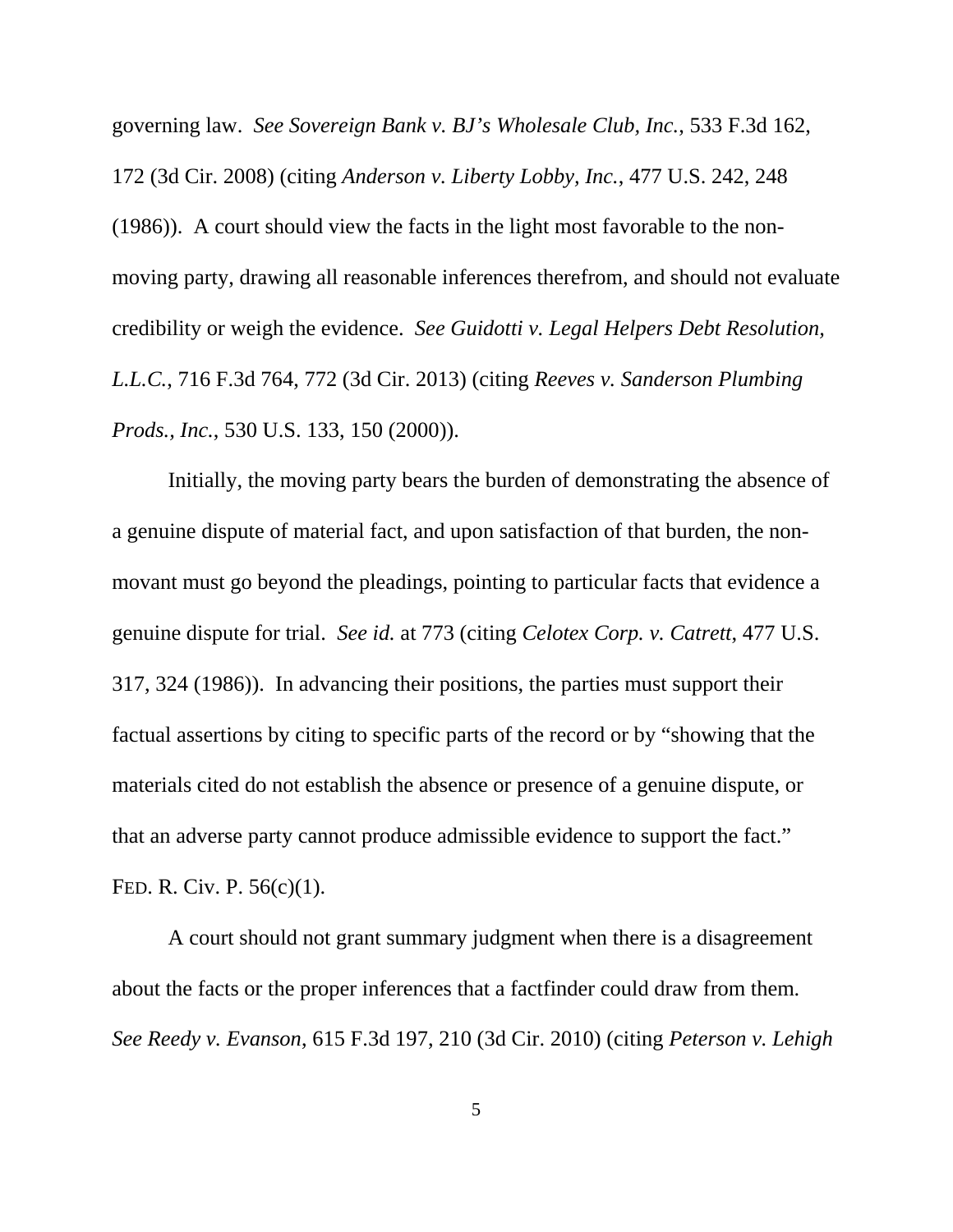*Valley Dist. Council*, 676 F.2d 81, 84 (3d Cir. 1982)). Still, "the mere existence of *some* alleged factual dispute between the parties will not defeat an otherwise properly supported motion for summary judgment." *Layshock ex rel. Layshock v. Hermitage Sch. Dist.*, 650 F.3d 205, 211 (3d Cir. 2011) (quoting *Anderson*, 477 U.S. at 247-48) (internal quotation marks omitted).

### **III. DISCUSSION**

The First-time Homebuyer Credit ("FTHBC") applied to the purchase of a principal residence bought on or after April 9, 2008, and before May 1, 2010, and permitted the buyer to claim a tax credit equal to 10% of the purchase price of the home, but not to exceed \$8,000.00. *See* 26 U.S.C. §§ 36(a), (b)(1)(a), (h)(1). Relevantly, the statute defines the term "purchase" as "any acquisition, but only if. . . the property is not acquired from a person related to the person acquiring such property . . .." *Id.*  $\frac{8}{3}$  36(c)(3)(A). The definition of "related persons" includes "an executor of an estate and a beneficiary of such estate" "[e]xcept in the case of a sale or exchange in satisfaction of a pecuniary bequest." *See id.* §§ 36(c)(5),  $267(b)(13)$ .

There are few cases interpreting the executor/beneficiary provision of the "related persons" definition. In one such action, *Zampella v. Commissioner of Internal Revenue*, No. 2488-11, T.C. Memo 2012-359 (T.C. Dec. 26, 2012), *aff'd*,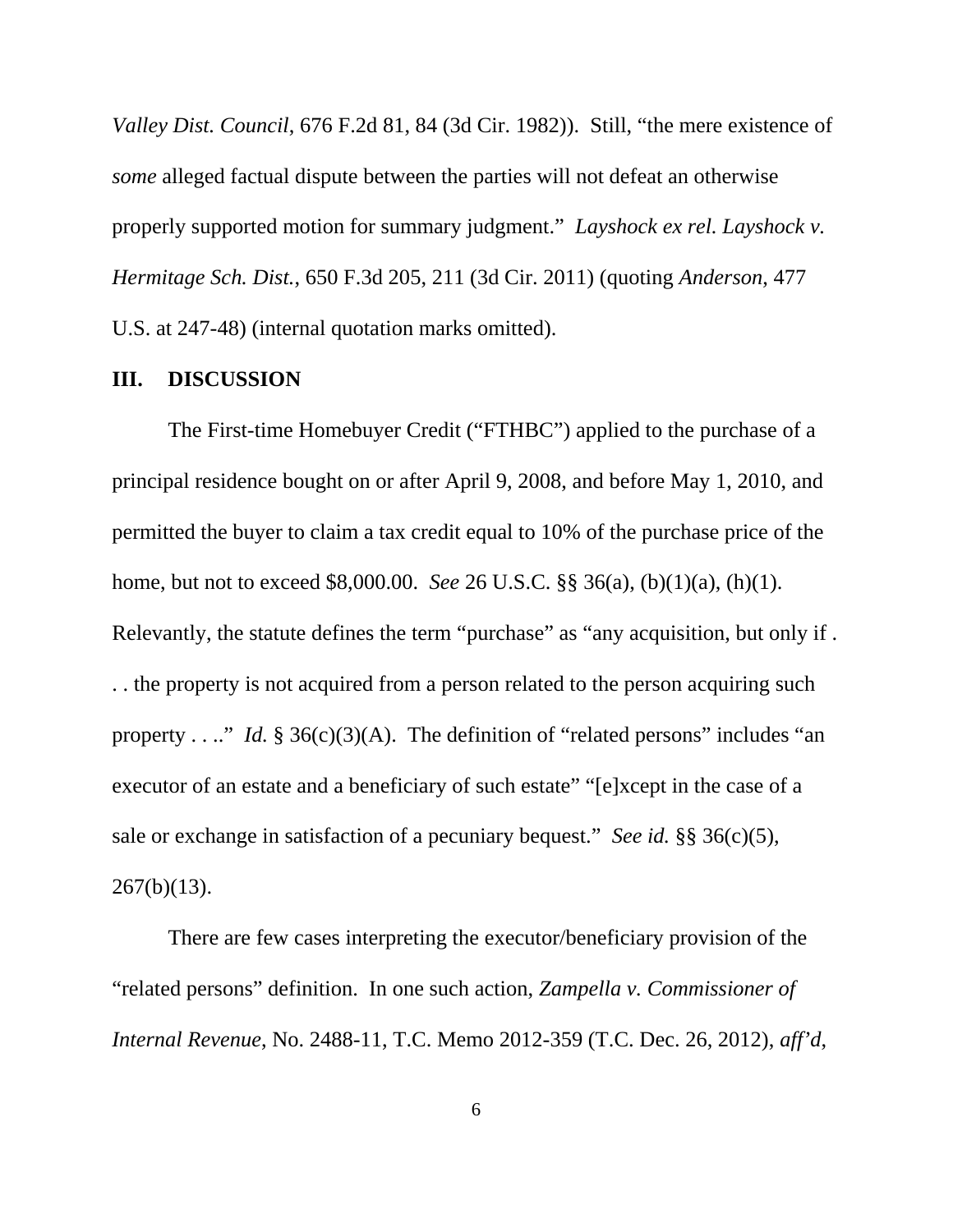562 Fed. Appx. 106 (3d Cir. 2014), the petitioner and his brother were devised equal shares of their mother's estate and appointed co-executors. *See id.* at \*1. Petitioner and his brother, as grantors in their representative capacity as coexecutors of the estate, transferred title of certain of the estate's real property to the petitioner as the grantee. *See id.* The petitioner later claimed entitlement to the FTHBC. *See id.* at \*2. The United State Tax Court ruled that the petitioner did not "purchase" the home within the meaning of Section 36 of the statute because petitioner, a beneficiary of the estate, acquired the residence from a "related person," namely, an executor of the estate. *See id.* In affirming the decision of the Tax Court, the Third Circuit also applied the doctrine of substance over form, noting that "aside from the fact that [the petitioner] paid one-half the value of the property, rather than the entire value, the substance of the transaction was that [the petitioner] acquired the Property from the Estate." *Zampella v. C.I.R.*, 562 Fed. Appx. 106, 110 (3d Cir. 2014) (citing *Frank Lyon Co. v. United States*, 435 U.S. 561, 573 (1978) ("In applying this doctrine of substance over form, the Court has looked to the objective economic realities of a transaction rather than to the particular form the parties employed.")).

At the outset, Plaintiff argues that Kathryn disclaimed her interest in the Estate and, by doing so, was no longer a beneficiary of the estate. Even if Kathryn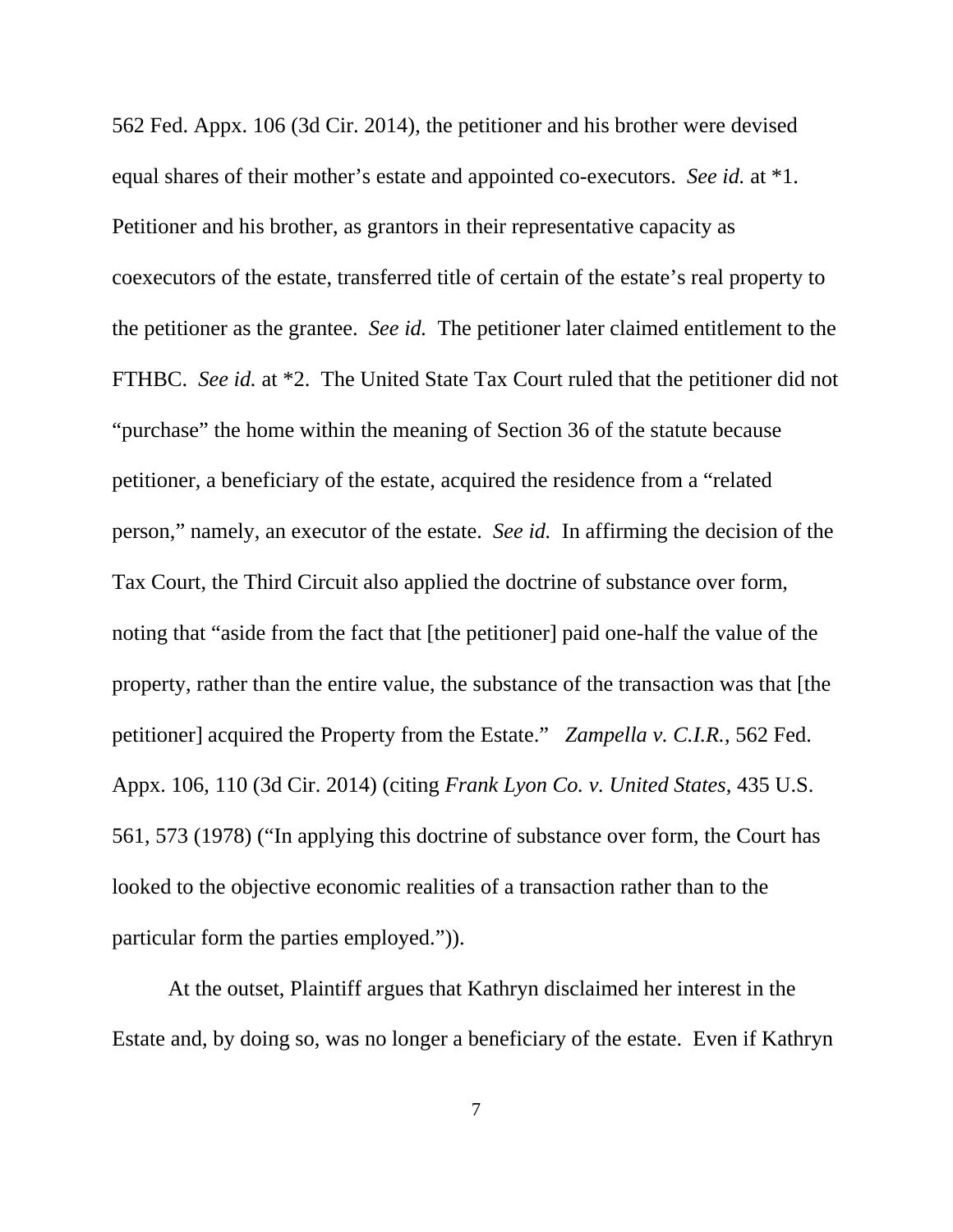could be considered a beneficiary, Plaintiff argues that Kathryn was not a "related person" within the meaning of the statute. According to Plaintiff, pursuant to Section 267(b)(13) and *Zampella*, the "related persons" exclusion applies only where "the purchaser [is] *both* a beneficiary of the estate and also an executor of the estate." (Doc. 40, p. 4 (emphasis added)). Thus, Plaintiff continues, the FTHBC may be obtained where "the purchaser is buying the property from an Estate of which the purchaser is a beneficiary." (*Id.*). In addition, Plaintiff argues that the transaction qualifies as "a sale or exchange in satisfaction of a pecuniary bequest" since "the transaction was an exchange of her twenty-five percent (25%) share of the proceeds of the Estate, which, by definition, is a 'sale or exchange in satisfaction of a pecuniary bequest.'" (*Id.* p. 5).

We hold that Kathryn Menges is not entitled to the FTHBC because Kathryn, a beneficiary, did not "purchase" the subject property within the meaning of the statute but acquired it from a "related person," the executor of her grandmother's estate. Applying the doctrine of substance over form, the complicated series of legal actions at the heart of this matter were to effectuate a simple objective: the transfer of real property from the Estate of Betty L. Menges to Kathryn Menges, of which she was a beneficiary.

That Kathryn disclaimed her interest in the property does change our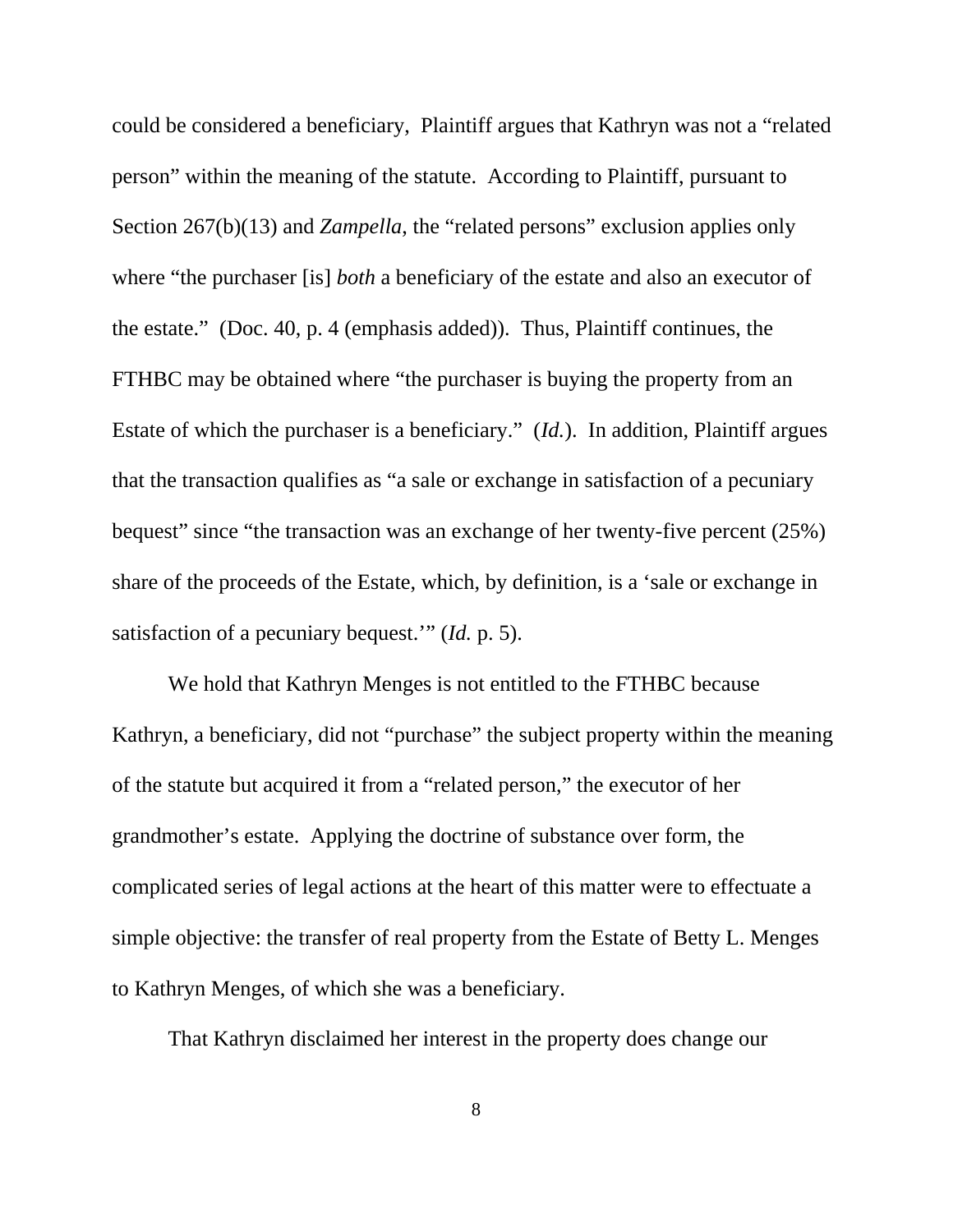analysis. Pennsylvania's disclaimer statute grants a beneficiary the right to disclaim an interest in property devised in a will. *See* 20 Pa.C.S. § 6201. Where a beneficiary asserts her right to disclaim a property interest, she does not, in our view, change her very status as a beneficiary under the will; she merely is no longer compelled to receive the property. *See id.*; *see also* 30 STANDARD PA. PRAC. 2d § 141:4. Further, for purposes of the FTHBC statute and as highlighted by Defendant, "[i]f all the beneficiary had to do was disclaim an interest in property and then purchase it, it would make the statutory language of 26 U.S.C. §§ 36 and 267(a) prohibiting a beneficiary of an estate from claiming the Credit when purchasing real property from the estate meaningless." (Doc. 42, p. 4).

In addition, Plaintiff's argument that the "related persons" exclusion applies only where the home-buyer is both executor and beneficiary of the estate is contravened by the plain language of the statute. Section 267, by its terms, regards "transactions *between* related taxpayers," meaning that it contemplates transactions involving more than one person. 26 U.S.C. § 267 (emphasis added) (entitled "Losses, expenses, and interest with respect to transactions between related taxpayers"). Logically, the statute's application to "an executor of an estate and a beneficiary of such estate" suggests that the executor and beneficiary are distinct parties. The *Zampella* case is in harmony with this reading. The denial of the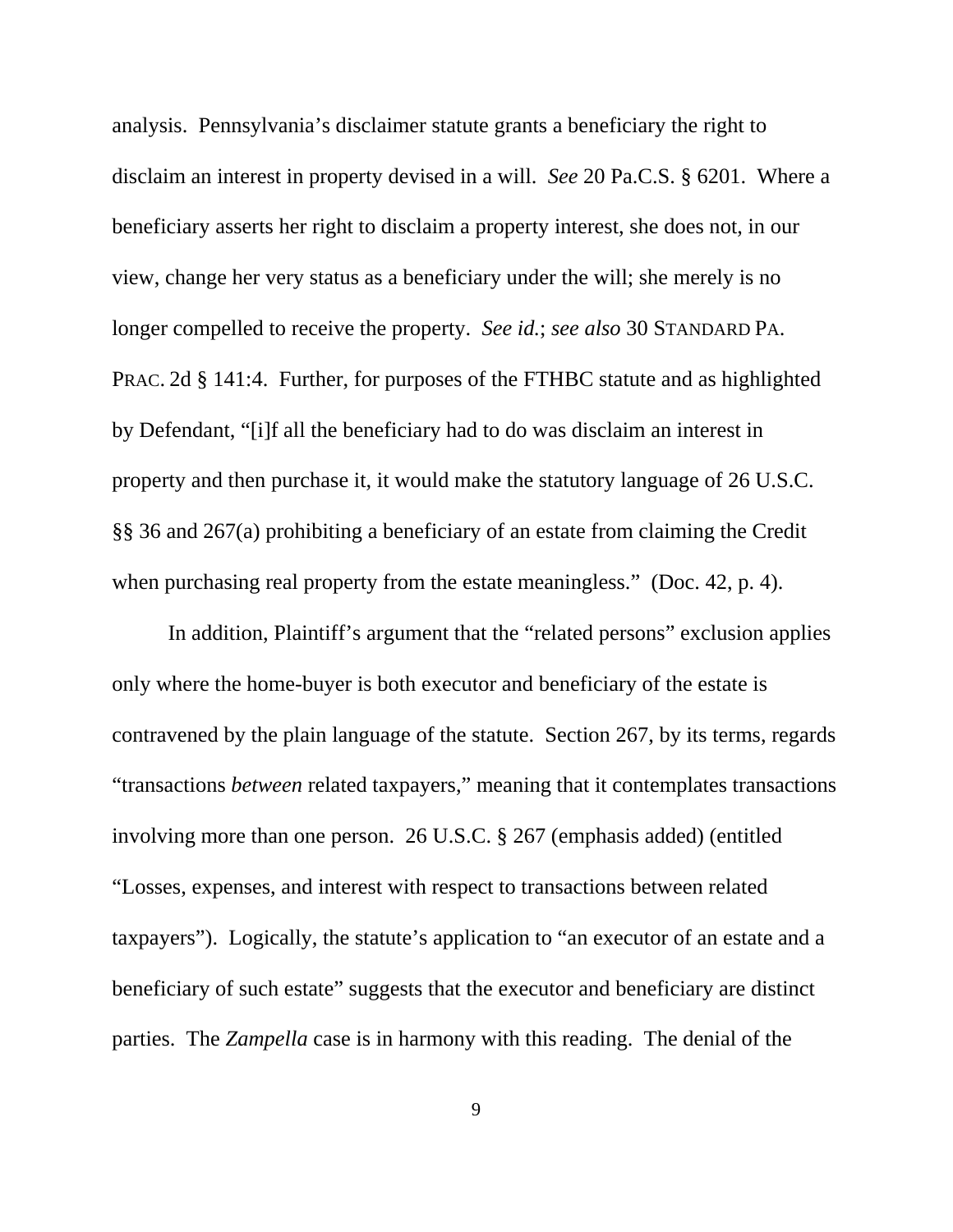FTHBC in that case did not turn on the fact that the petitioner was both executor and beneficiary, but that he purchased a residence from an estate of which he was a beneficiary. *See Zampella*, 562 Fed. Appx. at 110 ("[The petitioner] does not qualify as a first-time homebuyer because the documentation substantiates the Tax Court's findings that he acquired the Property from his mother's Estate.").

Finally, we also reject Plaintiff's argument that the transaction was an "exchange in satisfaction of a pecuniary bequest." A pecuniary bequest is a gift of cash, and that statutory exception would apply where certain assets must be sold or exchanged in order to effect such a monetary distribution. The facts of this case do not suggest that the Estate of Betty Menges conferred upon Kathryn such cash gift requiring satisfaction.

### **IV. CONCLUSION**

It is clear that in carefully executing three deeds and entering into a total of five mortgages, Kathryn's family members lovingly sought to help her achieve home-ownership, at the same time endeavoring to protect her property from creditors. But in seeking to achieve these primary objectives, a "purchase" within the meaning of the FTHBC statute was simply not effectuated. Accordingly, this Court must deny Plaintiff's Motion for Summary Judgment and grant that of Defendant.